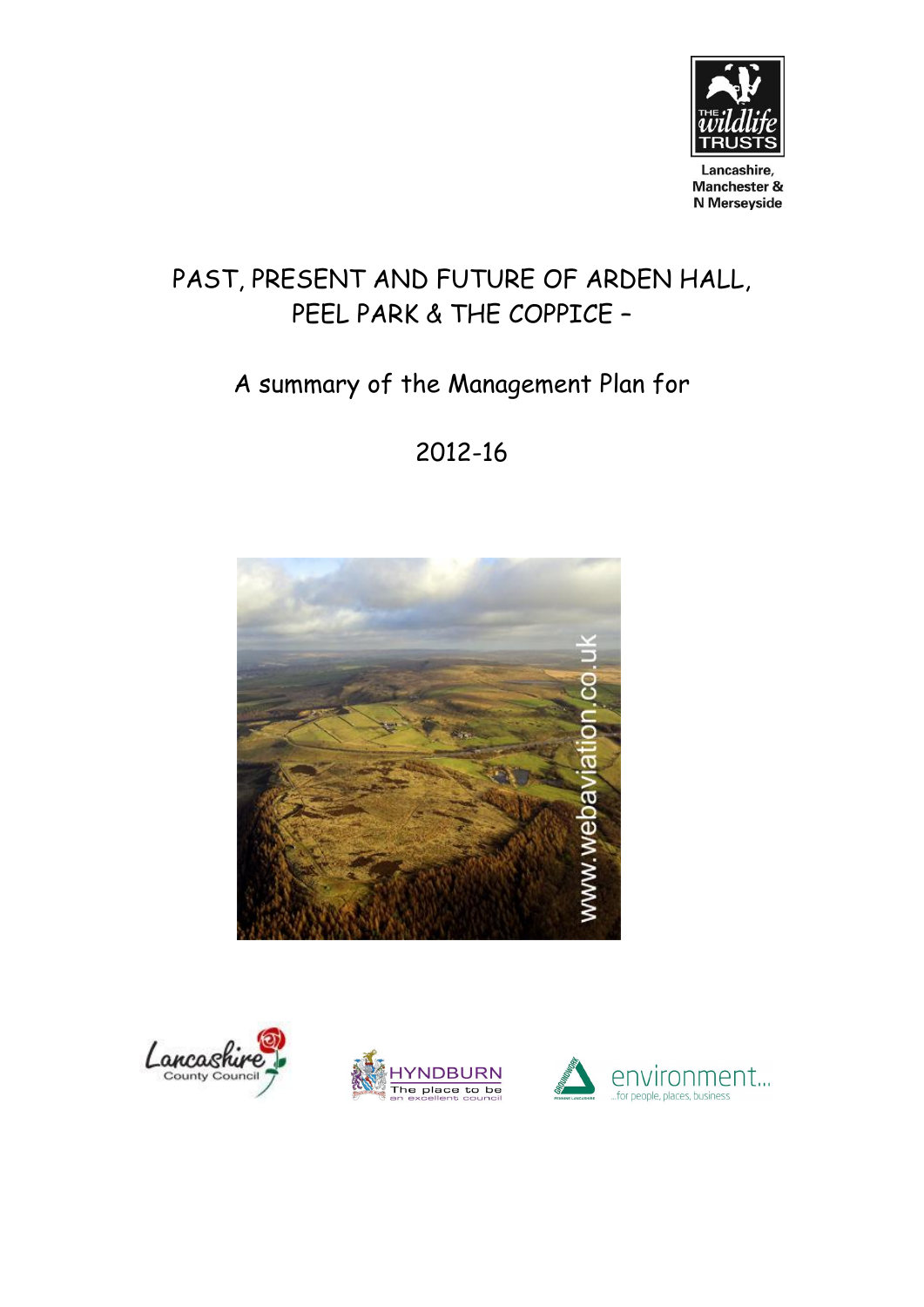Arden Hall, Peel Park and The Coppice, on the eastern edge of Accrington in East Lancashire, is a 50 hectare site owned by Hyndburn Borough Council. It includes woodland, heathland, grassland and mill lodges interwoven with an industrial legacy.



Aerial photograph from 2000 by airimages (**[www.aerialphotography.com](http://www.aerialphotography.com/)**)

#### **Archaeology, geology and history**

There are 23 key features of archaeological and historical interest within the site, of which five are of importance at the County level, i.e. the remains of First World War practice trenches excavated by the Accrington Pals, Second World War antiglider trenches, Hillock Farm, Plantation Mill and sandstone quarries.

Peel Park has been associated with the Accrington Pals battalion and they may have practised entrenching in rough ground to the northeast of the memorial before going to fight in the First World War in 1916. More obvious are the narrow trenches that can still be seen across the plateau and which were almost certainly excavated as anti-glider trenches during the Second World War.

The Riley family settled at Fearnihalgh, later Hillock Farm, in the early 15th century and it became one of Accrington's most important farms.

Plantation Mill, a fulling mill and later calico print works, was established on the banks of Pleck Brook. Arden Hall at the end of Plantation Street was built in 1847 by Benjamin Hargreaves, son of John & Robert Hargreaves who built the nearby Broad Oak Mill. Arden Hall was demolished in the 1940's after the Second World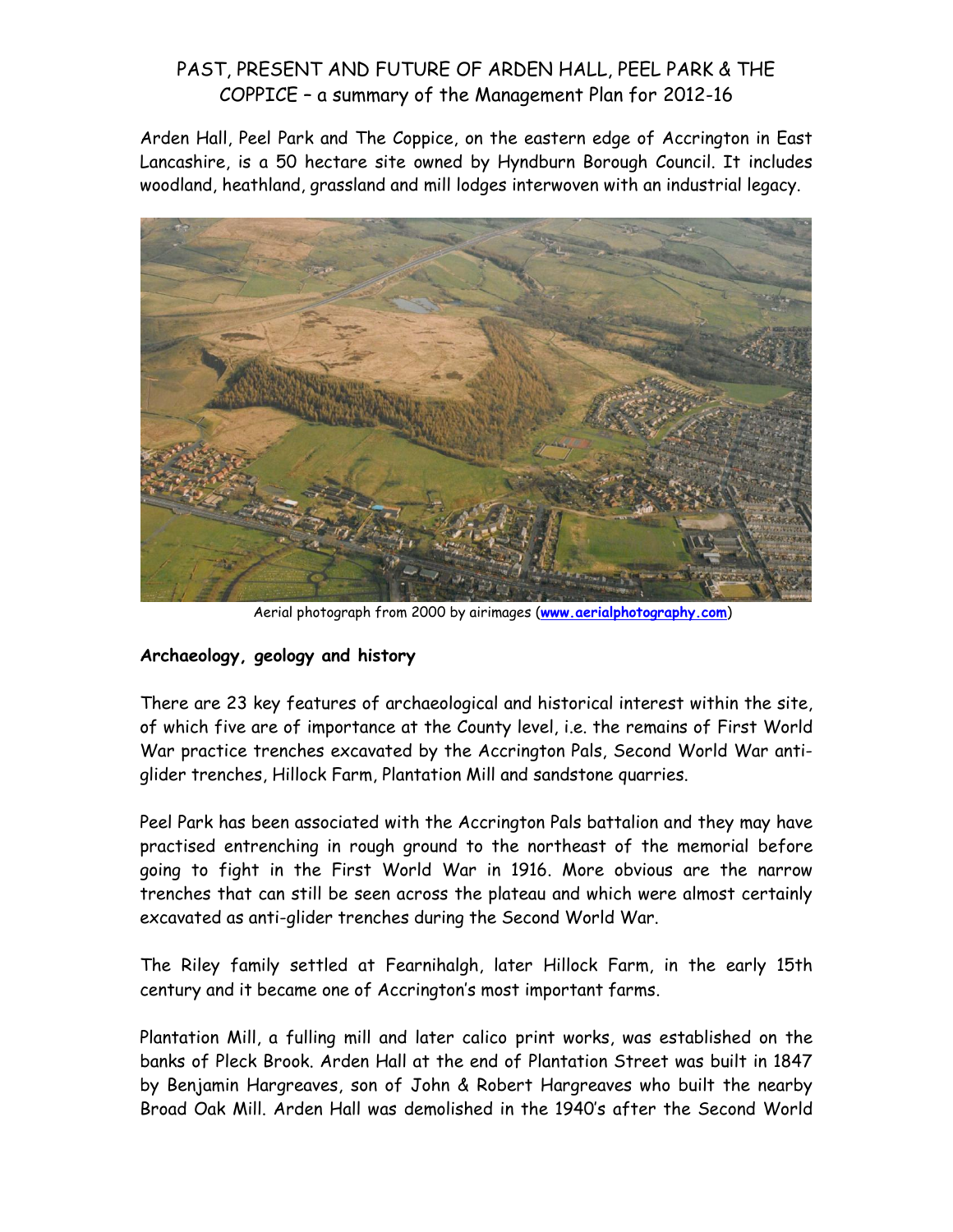War but the servant's quarters still survive as the Coach House. The cobbled Plantation Road that gave access to the mill buildings and former mill lodges is claimed to be the longest cobbled road in Hyndburn and possibly the whole of Lancashire.

To the north of Peel Park, quarrying began in the 19th century, first with sandstone quarries supplying building stone, and later a large clay pit which supplied the Plastic Brick and Terra Cotta Works in Huncoat.

The underlying geology of the site is barren coal measures of the Carboniferous era, formed around 345 Million years ago. These coal measures were a major contribution to the early industrial exploitation of the area.

In 1909, Mr. William Peel gifted 35 acres of land on The Coppice and sold the rest to the Council. As a mark of appreciation, the new amenity was called "Peel Park". The park was formally opened on the  $29<sup>th</sup>$  September 1909 with the ceremonial unveiling of the memorial to William Peel.

#### **Access, landscape and recreation**

Arden Hall, Peel Park and The Coppice are conspicuous and important features to the people who can see the site from their homes, educational or work places and anyone who visits the site. It is also a prominent in the landscape when viewed from the Colne-Preston railway, the M65, A56 and numerous vantage points including Accrington Town Centre, Great Harwood, Huncoat and Rishton.

Footpaths and bridleways criss-cross the site and a multi-user path provides access for all from Avenue Parade up to the Peel Park monument.



Steps up from Avenue Parade and multi-user path up to Peel Park monument by Amelia Dew, 06/09.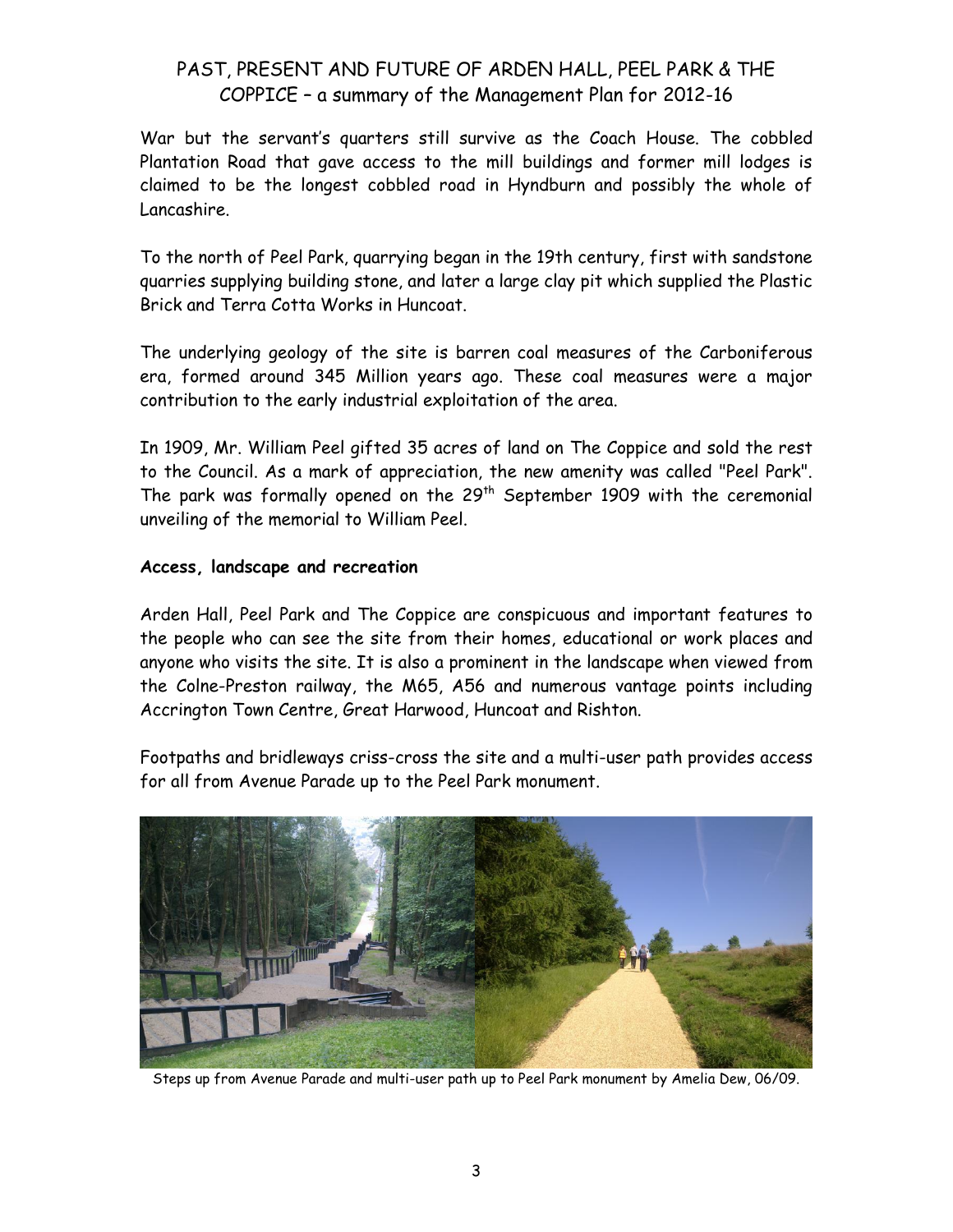The site is crossed by the Huncoat Trail and is used as part of a Walking the Way to Health Initiative based in Accrington called 'Stepping Out'. Horse riders use the bridleways and a running club (Clayton-le-Moors Harriers) uses the site for fell racing.

From the top of Peel Park, there are stunning views over Accrington and beyond including Darwen Tower, the Forest of Bowland, Pendle Hill and Great Hameldon.



Views over Accrington from Peel Park by Amelia Dew, 01/09.

As part of the preparation of the Peel Park Masterplan<sup>1</sup>, a questionnaire was distributed in 2008 and 442 responses were received. The main uses of the site were walking/running (64%), dog walking (36%), using the playground/visiting with children (19%) and appreciating the views/scenery/nature (11%).

The responses to the question, 'What do you like about Peel Park?' were Nature (39%), Views (30%), Open spaces (23%), Close to where I live (20%), Peaceful/quiet (14%) and Good for walking (13%).

The lower lodge (Clarendon Lodge) is owned and managed by Hyndburn & Blackburn Angling Association (HBAA) who also lease the upper lodges for fishing. The smallest lodge is not used due to its nature conservation interests, including the presence of newts.

#### **Flora and fauna**

The site is a haven for wildlife and can offer the visitor a wilderness experience just a few minutes away from the edge of town.

 **<sup>1</sup>** The full document is available at<http://www.lancashire.gov.uk/corporate/web/?REMADE/20214>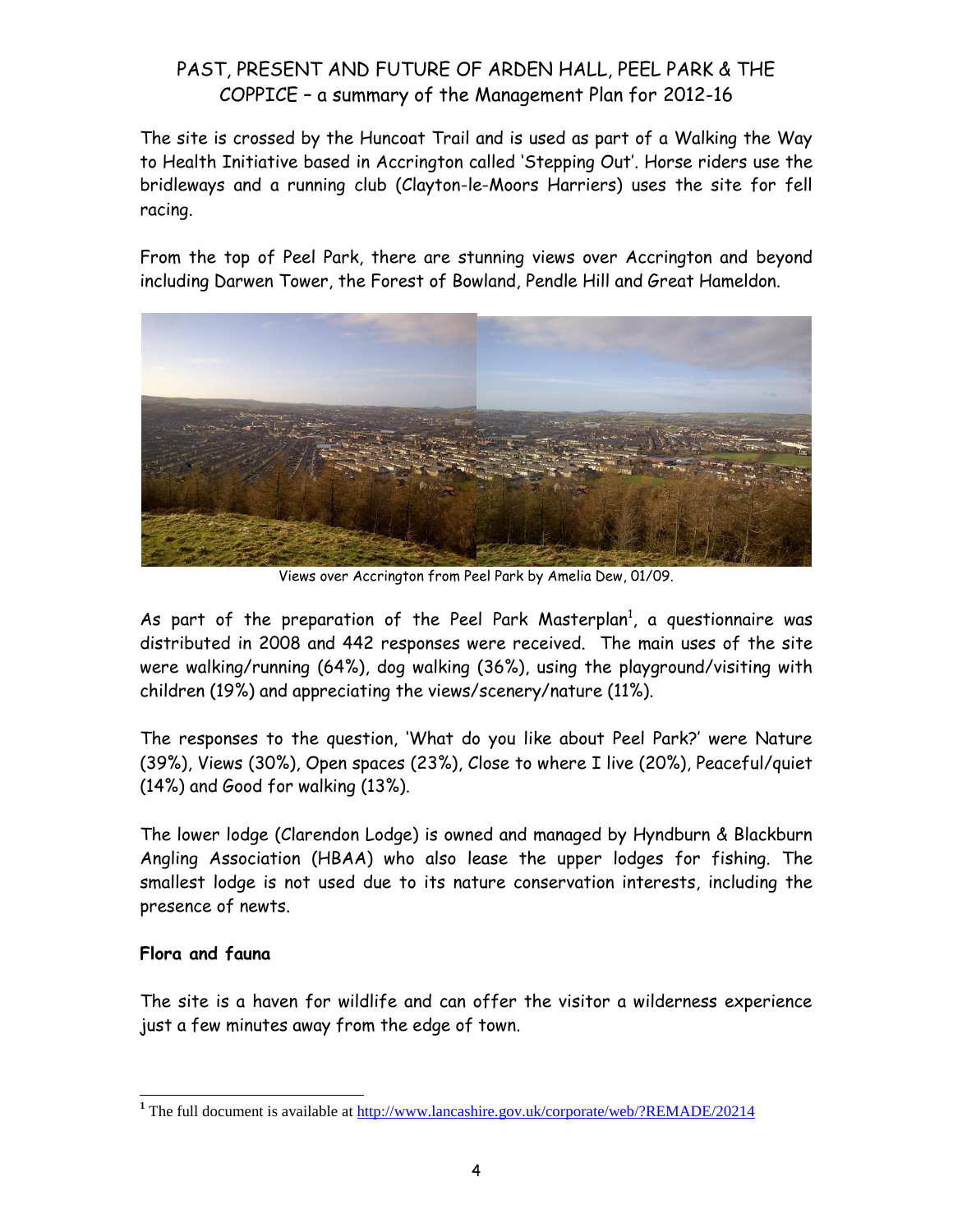Each season offers the visitor something new, from the first blossoms of spring and the sounds of migratory birds singing their hearts out in the woodland courtyards, to summer wildflowers blossoming in the meadows and pastures followed by a riot of colour and bountiful harvest of fruits and berries in autumn, which feed the wintering Redwing and Fieldfare. If you are lucky you may see a family of Roe Deer or catch a glimpse of a Fox.

The number of flowering plants and ferns recorded on the site is over 300, of which more than 250 are native to Britain. In addition, over 120 mosses & liverworts, 70 birds, more than 40 invertebrates, 13 mammals, 9 fish and 4 amphibians have been found on the site so far but there are many more, especially invertebrates, yet to be discovered.

Seven of these species are important at the European level, i.e. one fish (the Bullhead), two bats (Daubenton's and Pipistrelle) and four species of Bog-moss (Sphagnum). Many of the birds are Birds of Conservation Concern in the UK and/or are specially protected by law.



Bullhead Pipistrelle Bat

#### **Wildlife habitats**

Over 20 different types of habitat have been recorded on the site, including broadleaved, coniferous and mixed plantation, semi-natural woodland, dense and scattered scrub, acidic, neutral and marshy grasslands, flushes, standing and running water, heathland, hedges, ditches and bare ground.

Heathland is a habitat of European importance and Heather (*Calluna vulgaris*) has increased significantly on Peel Park since the site was first surveyed in 1988. Now that the majority of Peel Park is heathland and it should qualify as a Local Wildlife Site (called Biological Heritage Sites in Lancashire).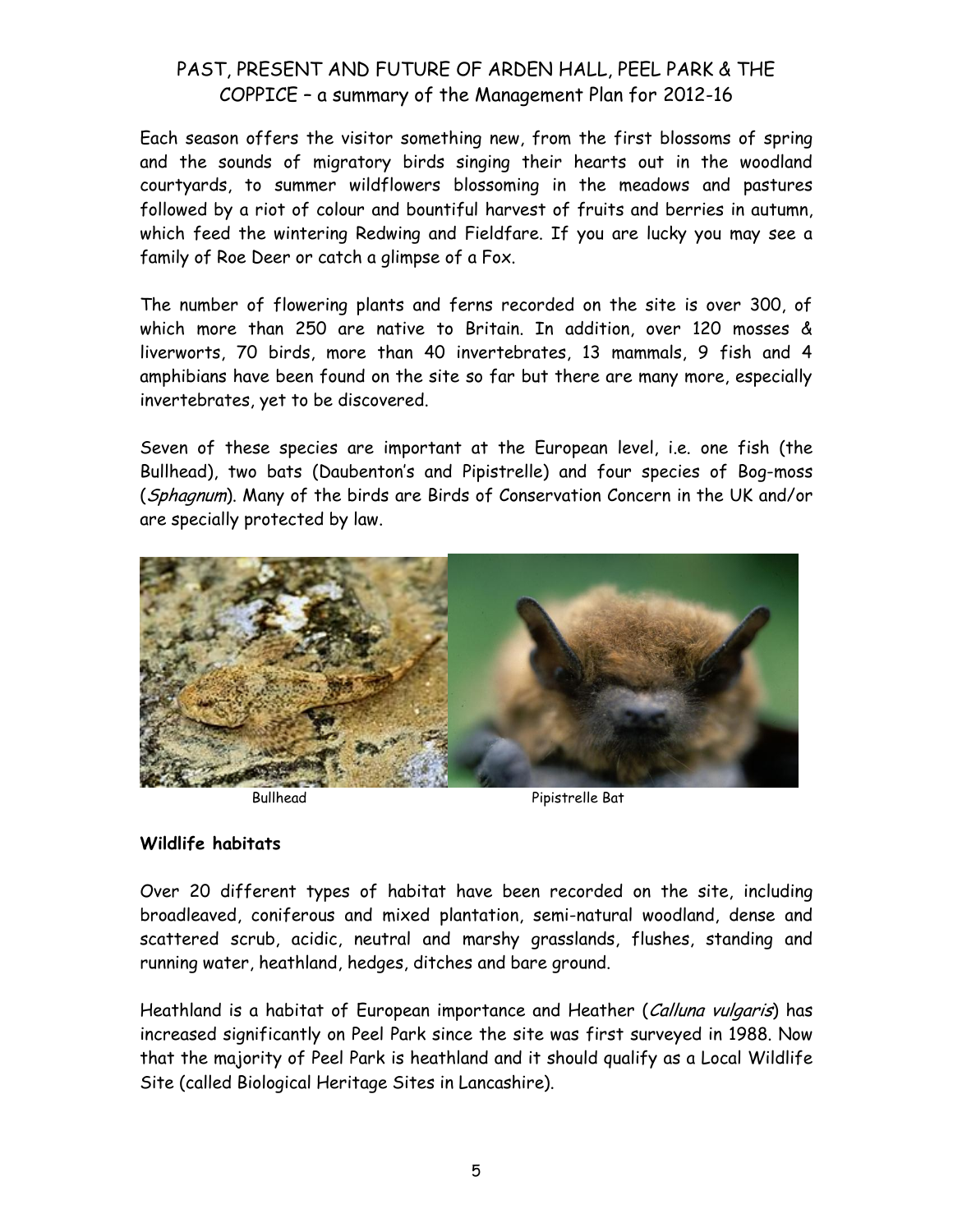

Heathland on Peel Park with Great Hameldon beyond by John Lamb, 02/06. The Rhododendron bushes have were been removed in 2010 & 2011.

Many of the habitat types are nationally important even though the site itself isn't. Parts of the woodland and grassland between Arden Hall and the upper lodges were first identified as a Biological Heritage Site in September 1993.

#### **Past management and use**

- Community and Council tree planting between 1972 and 1996.
- Huncoat Trail launched in 2004 and marked with waymarkers in 2005.
- Bird, bat and owl box installation in 2004 and 2006.
- New entrance gates commissioned by the Friends of Arden Hall in 2006
- Environmental arts projects led by Mid Pennine Arts in 2005 including lantern procession.



**Environmental arts project at Arden Hall in 2005.**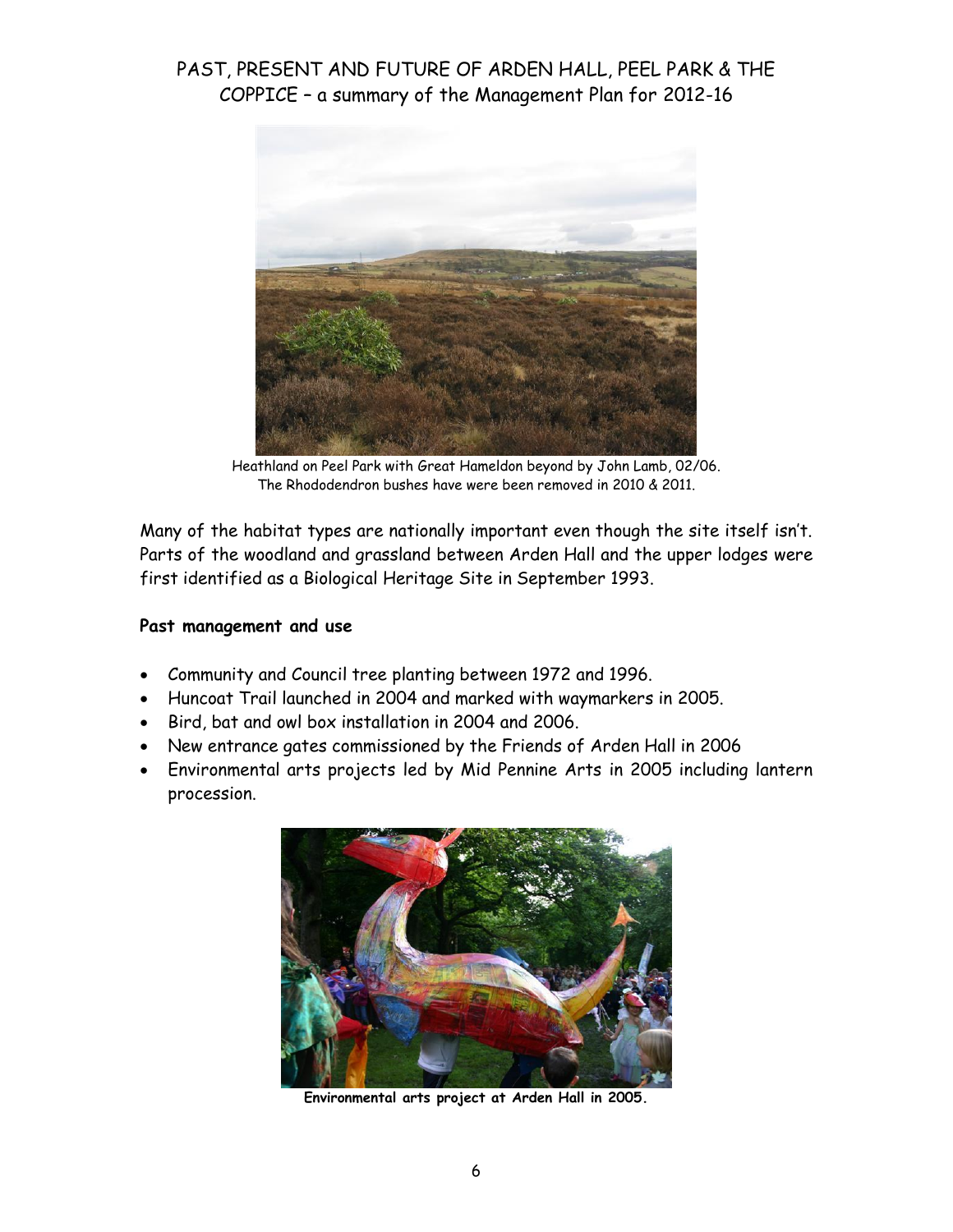- Guided natural history walks on specific themes such as archaeology, bats, birds, wildflowers and trees since 2007
- Invasive species management by volunteers including cutting back Rhododendron next to Arden Hall in 2007 and hand-pulling of Himalayan Balsam since 2007.
- Cutting the species-rich grassland south of Plantation Road since 2009.
- Multi-user path from Avenue Parade providing access for all up to the Peel Park monument was constructed in 2009 as part of the centenary celebrations.
- Rhododendron spreading in the heathland on Peel Park was removed in 2010 & 11.
- Woodland management started on a small scale in 2010.
- Enhancements made to the Avenue Parade entrance in 2012.
- Foundations of Arden Hall excavated in 2012.



Arden Hall gates by Amelia Dew, 06/09 Excavation of the foundations by Ian Miller, 07/12.

#### **Plans for the future**

- 1. Further access improvements by:
	- surfacing footpaths,
	- installing waymarker posts and
	- providing benches and seats.
- 2. Organising programmes of guided walks and events each year.
- 3. Providing information and education by:
	- producing on-site interpretation boards,
	- publishing leaflets, factsheets and identification guides,
	- providing education packs and worksheets for schools and
	- putting information on websites and podcasts as well as using social media sites such as Facebook and Twitter.
- 4. Organising environmental arts and events such as sculptures, lantern processions and outdoor theatre.
- 5. Designating the Council-owned land as a Local Nature Reserve.
- 6. Managing the woodlands by: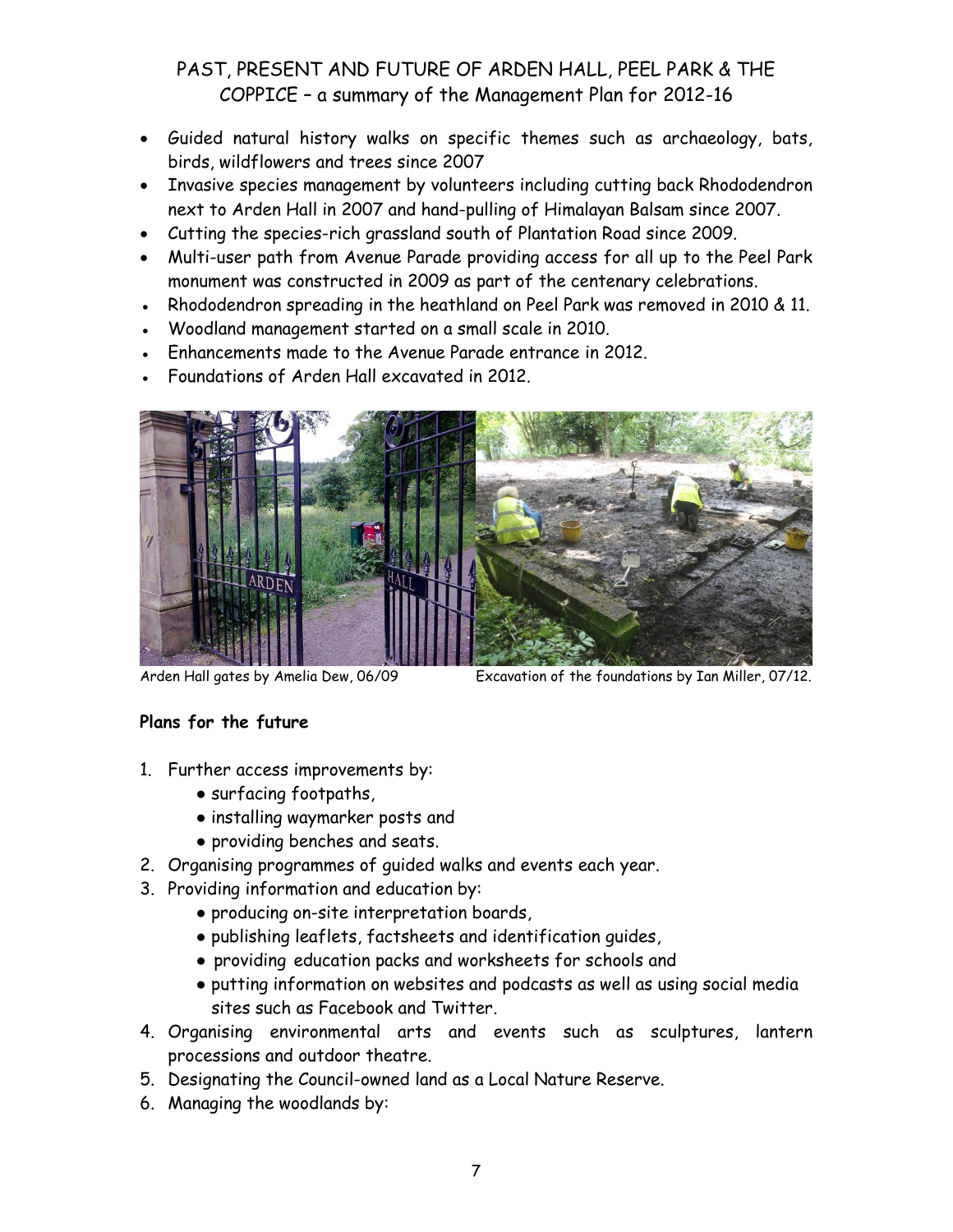- thinning out trees where they are too dense/closely planted,
- converting coniferous and mixed plantations to semi-natural broadleaved woodland in the longer term (e.g. over the next 20-25 years).
- 7. Maintaining the views over Accrington from Peel Park by:
	- maintaining the gaps in the skyline trees and
	- creating new gaps by felling specific trees that are obscuring the views.
- 8. Improving the condition of the non-woodland habitats, in particular within the Biological Heritage Site, by:
	- creating firebreaks through areas of heathland on Peel Park,
	- cutting areas of species-rich grassland and raking up the 'hay', and
	- clearing out excessive vegetation from the lodges.
- 9. Maintaining and enhancing the populations of notable plant and animal species that are resident or breed within the site.
- 10. Providing bird tables filled with bird food to help our feathered friends from autumn through to spring.
- 11. Controlling invasive non-native species such as Japanese Knotweed, Himalayan Balsam and Rhododendron.
- 12. Surveying the populations of notable flora and fauna and recording those species groups for which there is a lack of records.
- 13. Conserving and enhancing the archaeological features by:
	- managing the features to stop them deteriorating,
	- including information on interpretation boards and leaflets and
	- progressing opportunities for further excavations.

Each of the plans above need staff time and resources to deliver the necessary works on the ground between 2012 and 2016. £30-40,000 is needed every year to achieve the vision for the site but much can be achieved by volunteers. Your involvement and support would be appreciated.

You can help by joining the Friends of Arden Hall and the Coppice carrying out wildlife surveys (contact Claire Pritchard on 01254 381394) or by volunteering with Prospects and the Wildlife Trust.

For further information contact the Parks Department at Hyndburn Borough Council on 01254 388111.